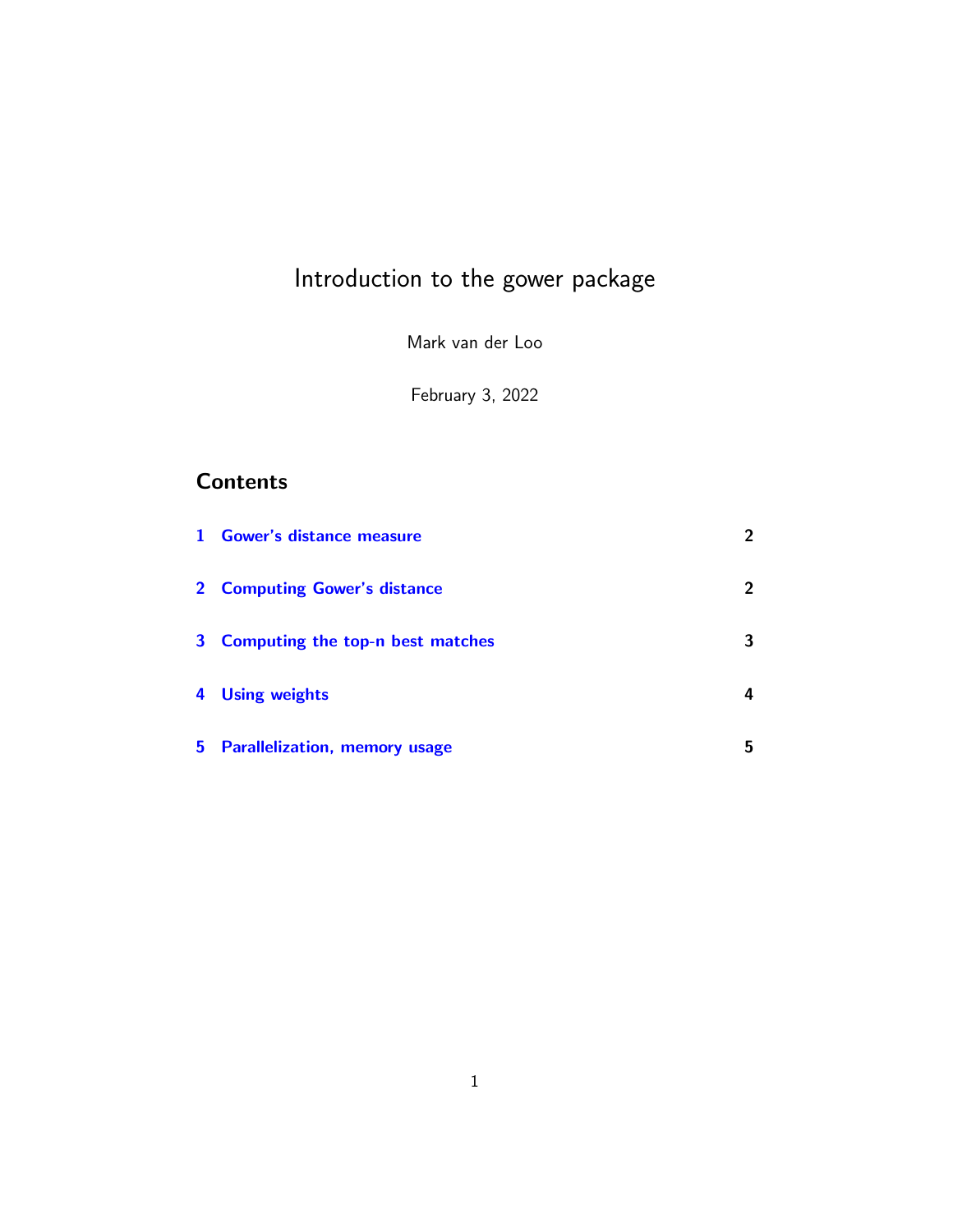#### <span id="page-1-0"></span>1 Gower's distance measure

Gower's distance can be used to measure how different two records are. The records may contain combinations of logical, numerical, categorical or text data. The distance is always a number between 0 (identical) and 1 (maximally dissimilar). An easy to read specification of the measure is given in the original paper.

Gower (1971) [A general coefficient of similarity and some of its properties.](http://citeseerx.ist.psu.edu/viewdoc/download?doi=10.1.1.412.4155&rep=rep1&type=pdf) Biometrics \*\*27\*\* 857–874.

In short, Gower's distance (or similarity) first computes distances between pairs of variables over two data sets and then combines those distances to a single value per record-pair.

This package modifies Gower's original similarity measure in the following ways.

- In stead of the original similarity S, the package returns the distance  $1-S$ .
- The original paper does not mention the concept of NA. Missing variables are skipped when computing the distance.
- The original paper does not mention character data. These are treated as categorical data.

## <span id="page-1-1"></span>2 Computing Gower's distance

The function gower\_dist computes pairwise-distances between records.

```
library(gower)
   dat1 <- iris[1:10,]
   dat2 \leftarrow \text{iris}[6:15.]gower_dist(dat1, dat2)
[1] 0.34606061 0.17939394 0.14303030 0.09636364 0.20424242 0.23636364
[7] 0.16000000 0.19939394 0.19818182 0.45030303
```
If one data frame has less records than the other, the shortest one is recycled over (just like when you're adding two vectors of unequal length)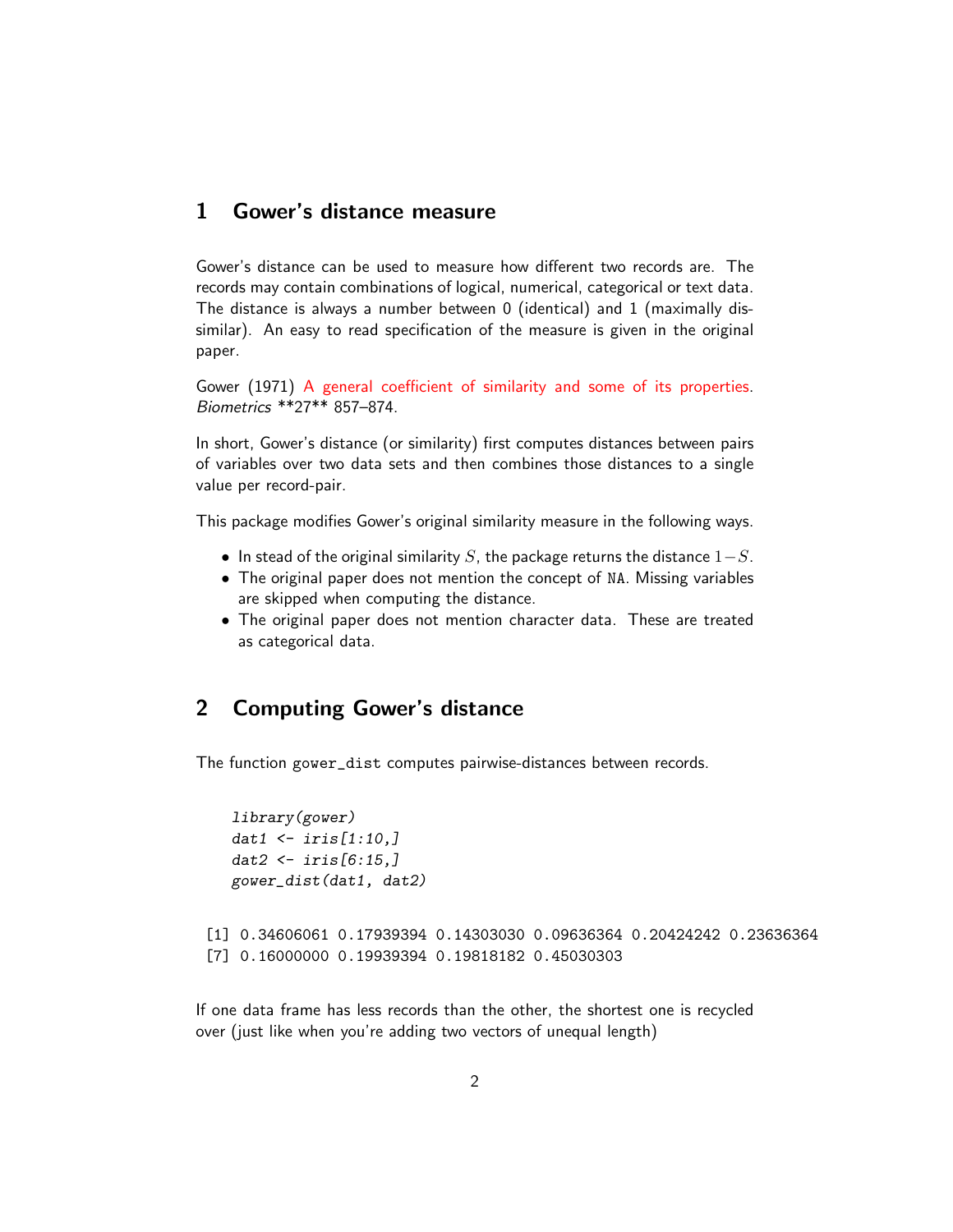gower\_dist(iris[1,], dat1)

```
[1] 0.0000000 0.1400000 0.1900000 0.2300000 0.0400000 0.4233333 0.1866667
[8] 0.0900000 0.2600000 0.2366667
```
It is possible to control how columns from the two data sets are paired for comparison using the pair\_x and pair\_y arguments. This comes in handy when similar colums have different names accross datasets. By default, columns with matching names are paired. The behaviour is somewhat similar to that of base R's merge in that respect.

```
dat1 \leftarrow dat2 \leftarrow iris[1:10,]
names(dat2) <- tolower(names(dat2))
gower_dist(dat1, dat2)
# tell gower_dist to match columns 1..5 in dat1 with column 1..5 in dat2
gower_dist(dat1, dat2, pair_y=1:5)
```
[1] 0 0 0 0 0 0 0 0 0 0

It is also possible to explicitly ignore case when matching columns by name.

gower\_dist(dat1, dat2, ignore\_case=TRUE)

[1] 0 0 0 0 0 0 0 0 0 0

## <span id="page-2-0"></span>3 Computing the top-n best matches

The function gower\_topn returns a list with two arrays.

```
dat1 \leftarrow \{ \text{iris}[1:10, ] \}L \leftarrow govern\_top(x=dat1, y=iris, n=3)L
```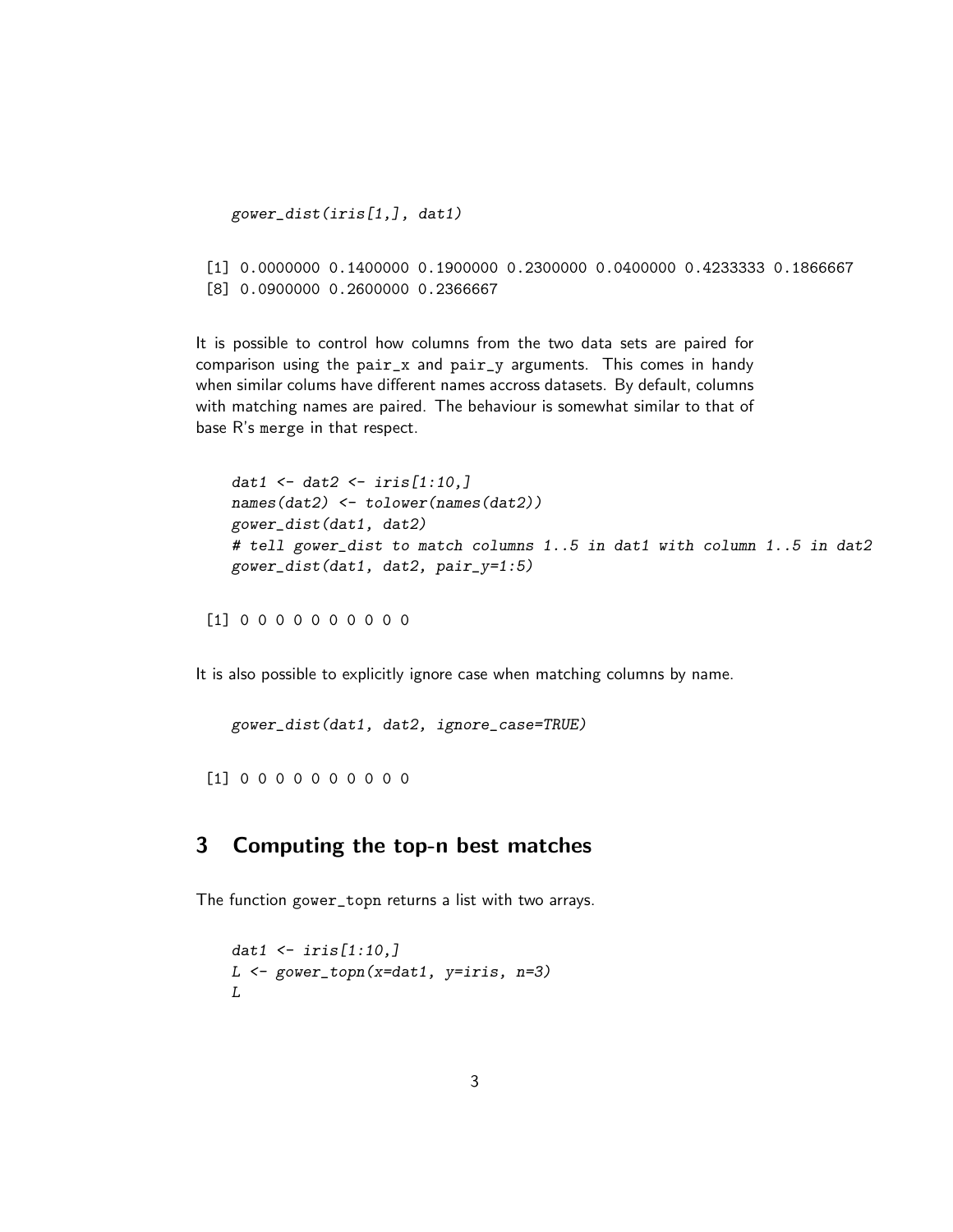```
$index
    row
topn [,1] [,2] [,3] [,4] [,5] [,6] [,7] [,8] [,9] [,10]
 [1,] 1 2 3 4 5 6 7 8 9 10
 [2,] 18 35 48 48 38 17 48 40 39 35
 [3,] 28 26 30 31 1 45 12 50 43 31
$distance
    row
topn [,1] [,2] [,3] [,4] [,5] [,6]
 [1,] 0.000000000 0.00000000 0.000000000 0.00000000 0.00000000 0.00000000
 [2,] 0.008333333 0.01172316 0.008945386 0.01172316 0.01388889 0.01355932
 [3,] 0.008945386 0.01233522 0.010169492 0.01450094 0.01388889 0.03177966
    row
topn [,7] [,8] [,9] [,10]
 [1,] 0.00000000 0.000000000 0.00000000 0.000000000
 [2,] 0.02500000 0.005555556 0.01172316 0.008333333
 [3,] 0.02622411 0.011723164 0.02838983 0.017278719
```
The first array is called index. Each column corresponds to one row of x. The entries of each column index the top  $n$  best matches of that row in x with rows in y. In this example, the best match of the first row of dat1 is record number 1 from iris (this should be obvious, since they are the same record). The second best match is record number 18 from iris.

The second array is called distance and it contains the corresponding distances.

### <span id="page-3-0"></span>4 Using weights

Gower's distance is computed as an average over differences between variables. By setting weights you can compute the distance as a weighted average.

```
gower_dist(women[1,], women)
 [1] 0.00000000 0.05612245 0.12244898 0.18877551 0.25510204 0.32142857
 [7] 0.38775510 0.45408163 0.53061224 0.59693878 0.67346939 0.75000000
[13] 0.82653061 0.91326531 1.00000000
```